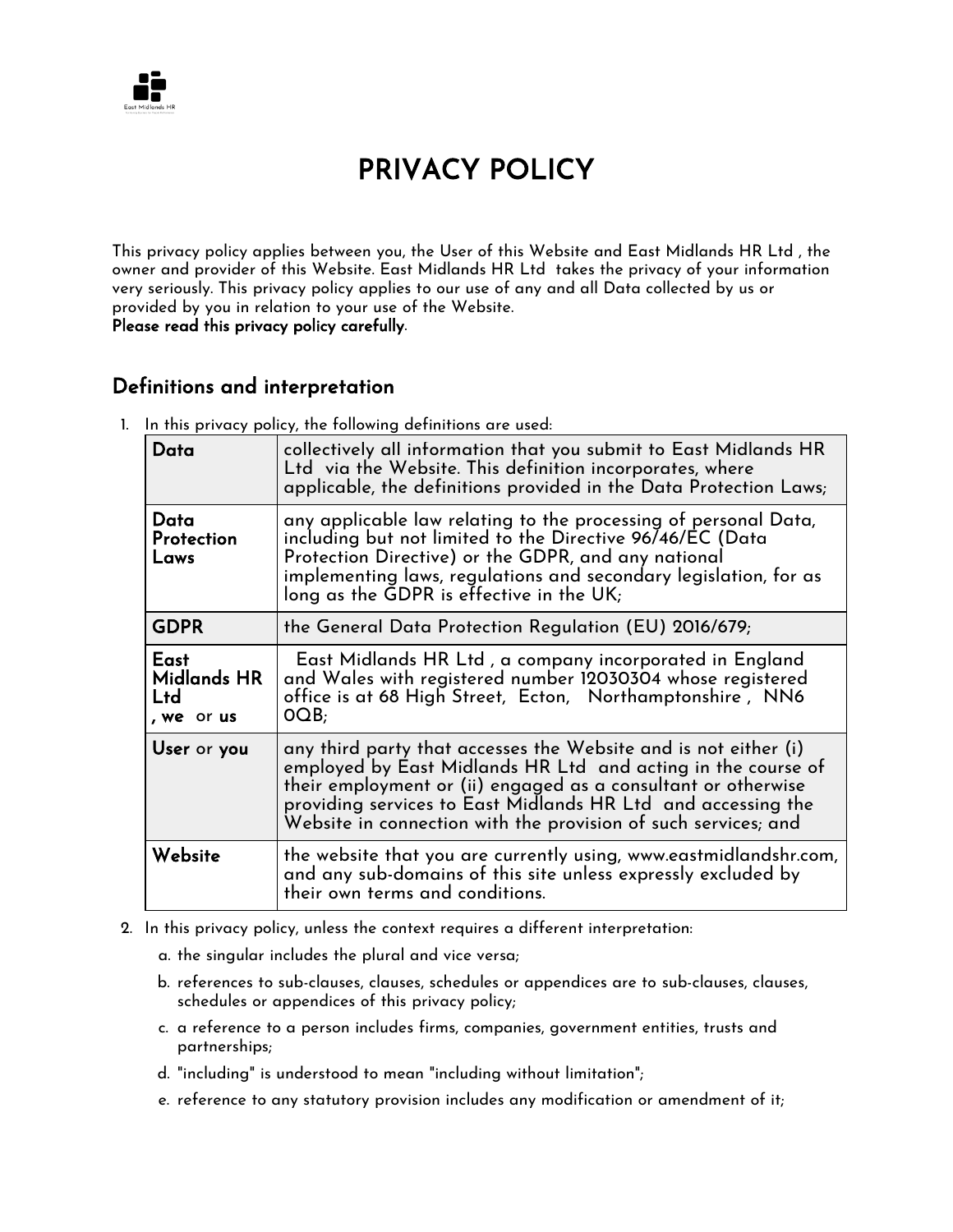

f. the headings and sub-headings do not form part of this privacy policy.

## Scope of this privacy policy

- 3. This privacy policy applies only to the actions of East Midlands HR Ltd and Users with respect to this Website. It does not extend to any websites that can be accessed from this Website including, but not limited to, any links we may provide to social media websites.
- 4. For purposes of the applicable Data Protection Laws, East Midlands HR Ltd is the "data controller". This means that East Midlands HR Ltd determines the purposes for which, and the manner in which, your Data is processed.

## Data collected

- 5. We may collect the following Data, which includes personal Data, from you:
	- a. name;
	- b. job title;
	- c. profession;
	- d. contact Information such as email addresses and telephone numbers;
	- e. a list of URLs starting with a referring site, your activity on this Website, and the site you exit to (automatically collected);

in each case, in accordance with this privacy policy.

#### How we collect Data

- 6. We collect Data in the following ways:
	- a. data is given to us by you ; and
	- b. data is collected automatically.

#### Data that is given to us by you

- 7. East Midlands HR Ltd will collect your Data in a number of ways, for example:
	- a. when you contact us through the Website, by telephone, post, e-mail or through any other means;
	- b. when you enter a competition or promotion through a social media channel;
	- c. when you make payments to us, through this Website or otherwise;
	- d. when you elect to receive marketing communications from us;
	- e. when you use our services;

in each case, in accordance with this privacy policy.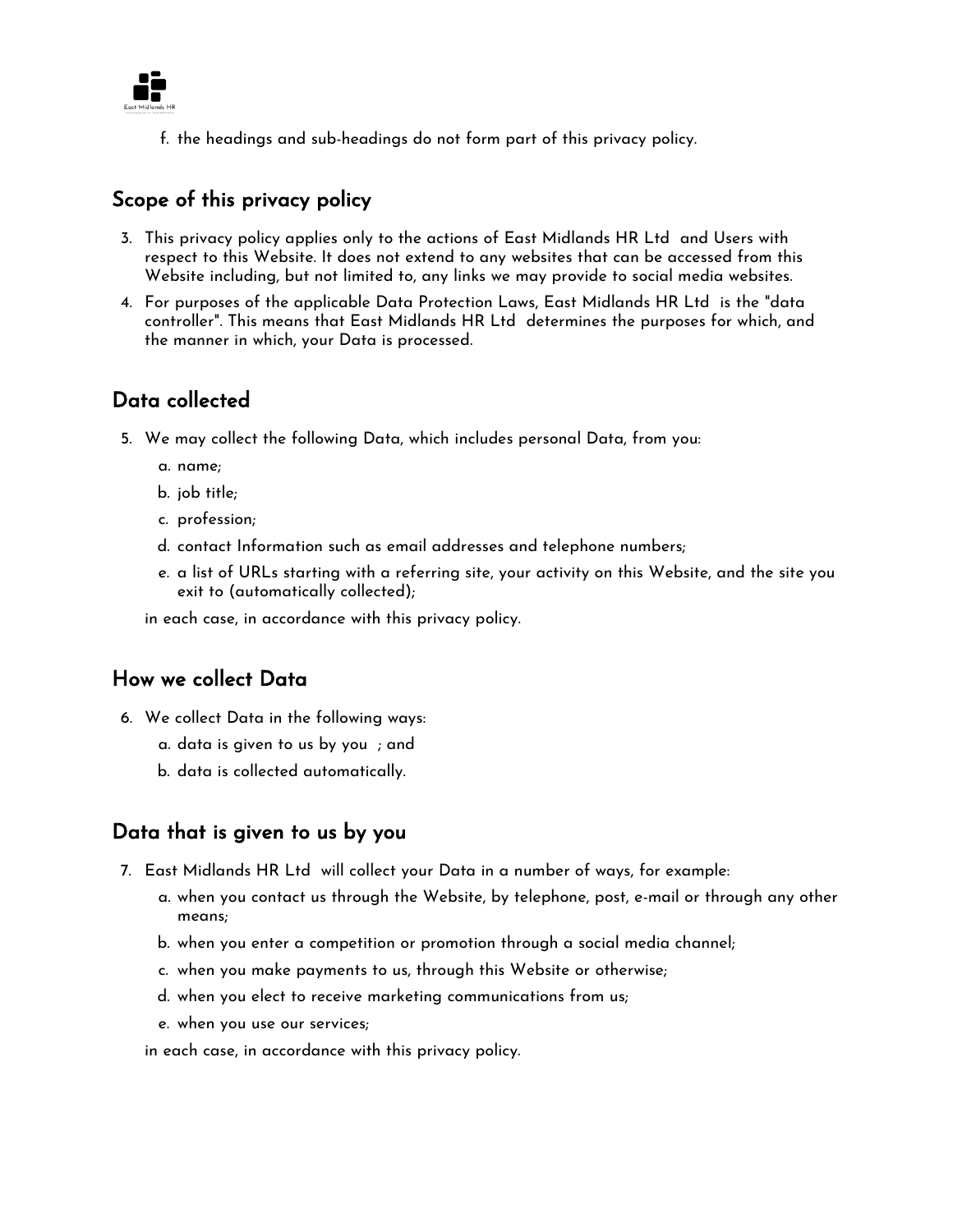

## Data that is collected automatically

- 8. To the extent that you access the Website, we will collect your Data automatically, for example:
	- a. we automatically collect some information about your visit to the Website. This information helps us to make improvements to Website content and navigation, and includes your IP address, the date, times and frequency with which you access the Website and the way you use and interact with its content.

#### Our use of Data

- 9. Any or all of the above Data may be required by us from time to time in order to provide you with the best possible service and experience when using our Website. Specifically, Data may be used by us for the following reasons:
	- a. internal record keeping;
	- b. transmission by email of marketing materials that may be of interest to you;
	- c. contact for market research purposes which may be done using email, telephone, fax or mail. Such information may be used to customise or update the Website;

in each case, in accordance with this privacy policy.

- 10. We may use your Data for the above purposes if we deem it necessary to do so for our legitimate interests. If you are not satisfied with this, you have the right to object in certain circumstances (see the section headed "Your rights" below).
- 11. For the delivery of direct marketing to you via e-mail, we'll need your consent, whether via an opt-in or soft-opt-in:
	- a. soft opt-in consent is a specific type of consent which applies when you have previously engaged with us (for example, you contact us to ask us for more details about a particular product/service, and we are marketing similar products/services). Under "soft opt-in" consent, we will take your consent as given unless you opt-out.
	- b. for other types of e-marketing, we are required to obtain your explicit consent; that is, you need to take positive and affirmative action when consenting by, for example, checking a tick box that we'll provide.
	- c. if you are not satisfied about our approach to marketing, you have the right to withdraw consent at any time. To find out how to withdraw your consent, see the section headed "Your rights" below.

#### Who we share Data with

- 12. We may share your Data with the following groups of people for the following reasons:
	- a. our employees, agents and/or professional advisors to obtain advice from professional advisers;
	- in each case, in accordance with this privacy policy.

#### Keeping Data secure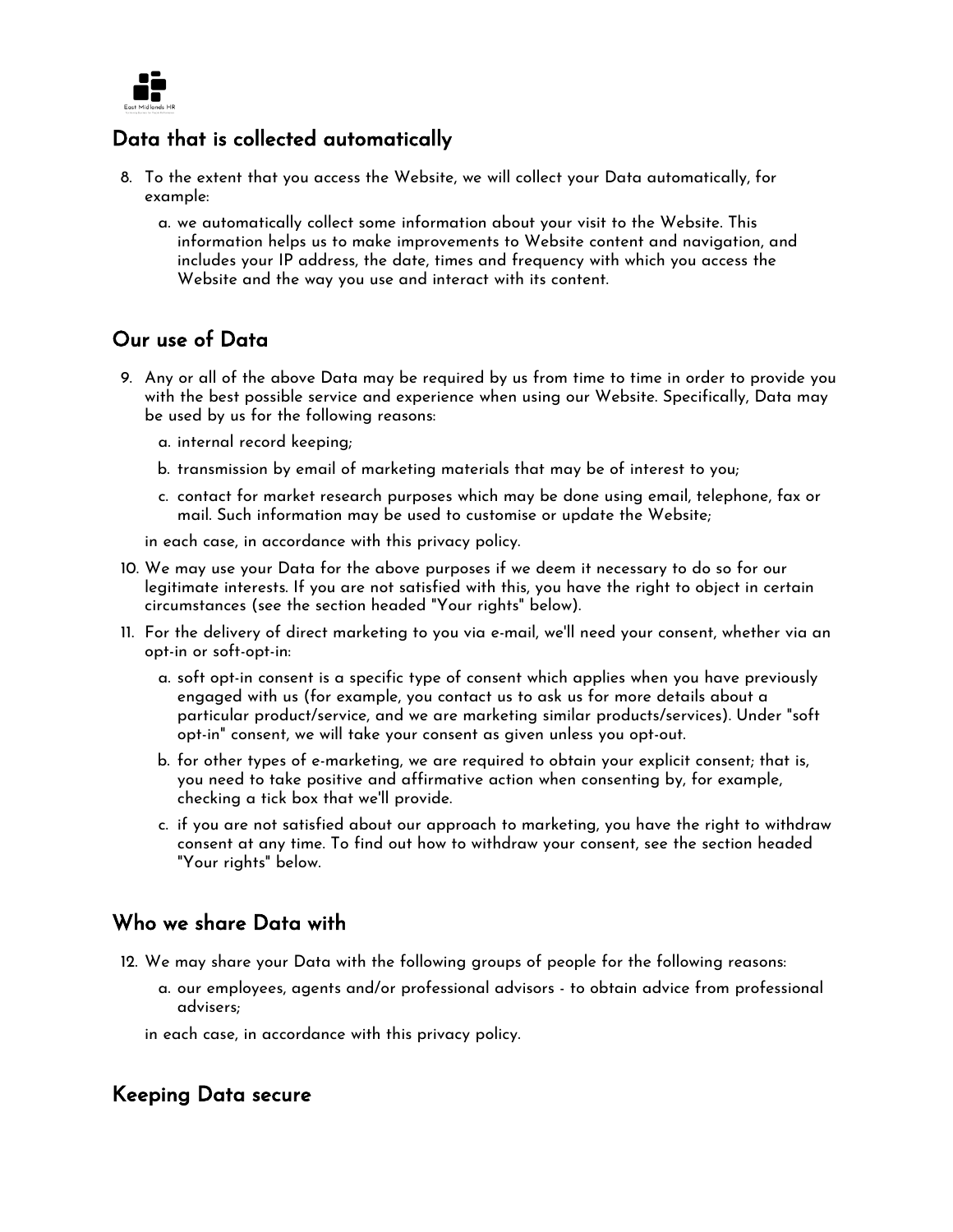

- 13. We will use technical and organisational measures to safeguard your Data, for example:
	- a. access to your account is controlled by a password and a user name that is unique to you.
	- b. we store your Data on secure servers.
- 14. Technical and organisational measures include measures to deal with any suspected data breach. If you suspect any misuse or loss or unauthorised access to your Data, please let us know immediately by contacting us via this e-mail address: info@eastmidlandshr.com .
- 15. If you want detailed information from Get Safe Online on how to protect your information and your computers and devices against fraud, identity theft, viruses and many other online problems, please visit www.getsafeonline.org. Get Safe Online is supported by HM Government and leading businesses.

#### Data retention

- 16. Unless a longer retention period is required or permitted by law, we will only hold your Data on our systems for the period necessary to fulfil the purposes outlined in this privacy policy or until you request that the Data be deleted.
- 17. Even if we delete your Data, it may persist on backup or archival media for legal, tax or regulatory purposes.

# Your rights

- 18. You have the following rights in relation to your Data:
	- a. Right to access the right to request (i) copies of the information we hold about you at any time, or (ii) that we modify, update or delete such information. If we provide you with access to the information we hold about you, we will not charge you for this, unless your request is "manifestly unfounded or excessive." Where we are legally permitted to do so, we may refuse your request. If we refuse your request, we will tell you the reasons why.
	- b. Right to correct the right to have your Data rectified if it is inaccurate or incomplete.
	- c. Right to erase the right to request that we delete or remove your Data from our systems.
	- d. Right to restrict our use of your Data the right to "block" us from using your Data or limit the way in which we can use it.
	- e. Right to data portability the right to request that we move, copy or transfer your Data.
	- f. Right to object the right to object to our use of your Data including where we use it for our legitimate interests.
- 19. To make enquiries, exercise any of your rights set out above, or withdraw your consent to the processing of your Data (where consent is our legal basis for processing your Data), please contact us via this e-mail address: info@eastmidlandshr.com .
- 20. If you are not satisfied with the way a complaint you make in relation to your Data is handled by us, you may be able to refer your complaint to the relevant data protection authority. For the UK, this is the Information Commissioner's Office (ICO). The ICO's contact details can be found on their website at https://ico.org.uk/.
- 21. It is important that the Data we hold about you is accurate and current. Please keep us informed if your Data changes during the period for which we hold it.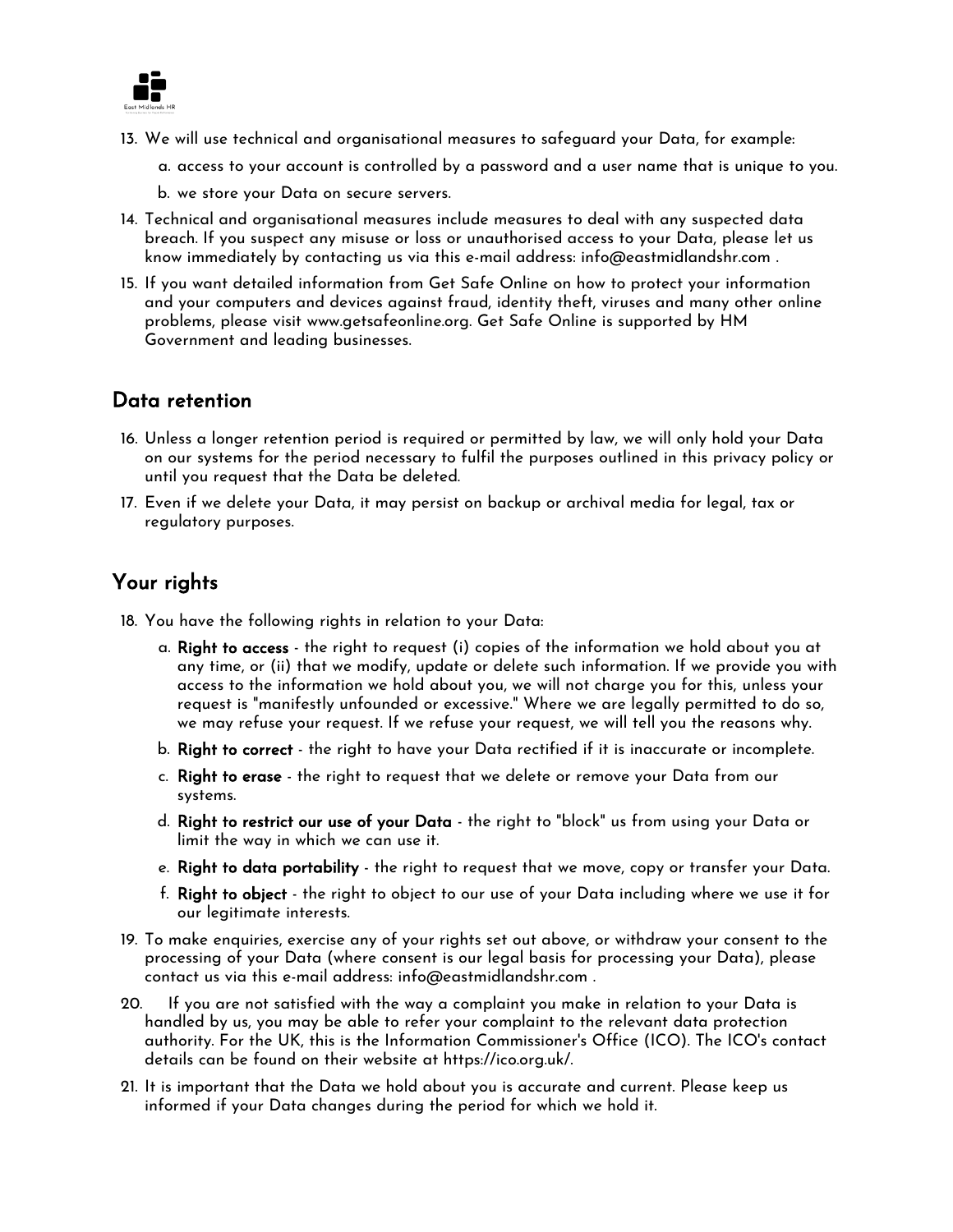

#### Links to other websites

22. This Website may, from time to time, provide links to other websites. We have no control over such websites and are not responsible for the content of these websites. This privacy policy does not extend to your use of such websites. You are advised to read the privacy policy or statement of other websites prior to using them.

# Changes of business ownership and control

- 23. East Midlands HR Ltd may, from time to time, expand or reduce our business and this may involve the sale and/or the transfer of control of all or part of East Midlands HR Ltd . Data provided by Users will, where it is relevant to any part of our business so transferred, be transferred along with that part and the new owner or newly controlling party will, under the terms of this privacy policy, be permitted to use the Data for the purposes for which it was originally supplied to us.
- 24. We may also disclose Data to a prospective purchaser of our business or any part of it.
- 25. In the above instances, we will take steps with the aim of ensuring your privacy is protected.

## General

- 26. You may not transfer any of your rights under this privacy policy to any other person. We may transfer our rights under this privacy policy where we reasonably believe your rights will not be affected.
- 27. If any court or competent authority finds that any provision of this privacy policy (or part of any provision) is invalid, illegal or unenforceable, that provision or part-provision will, to the extent required, be deemed to be deleted, and the validity and enforceability of the other provisions of this privacy policy will not be affected.
- 28. Unless otherwise agreed, no delay, act or omission by a party in exercising any right or remedy will be deemed a waiver of that, or any other, right or remedy.
- 29. This Agreement will be governed by and interpreted according to the law of England and Wales. All disputes arising under the Agreement will be subject to the exclusive jurisdiction of the English and Welsh courts.

#### Changes to this privacy policy

30. East Midlands HR Ltd reserves the right to change this privacy policy as we may deem necessary from time to time or as may be required by law. Any changes will be immediately posted on the Website and you are deemed to have accepted the terms of the privacy policy on your first use of the Website following the alterations. You may contact East Midlands HR Ltd by email at info@eastmidlandshr.com .

#### **Attribution**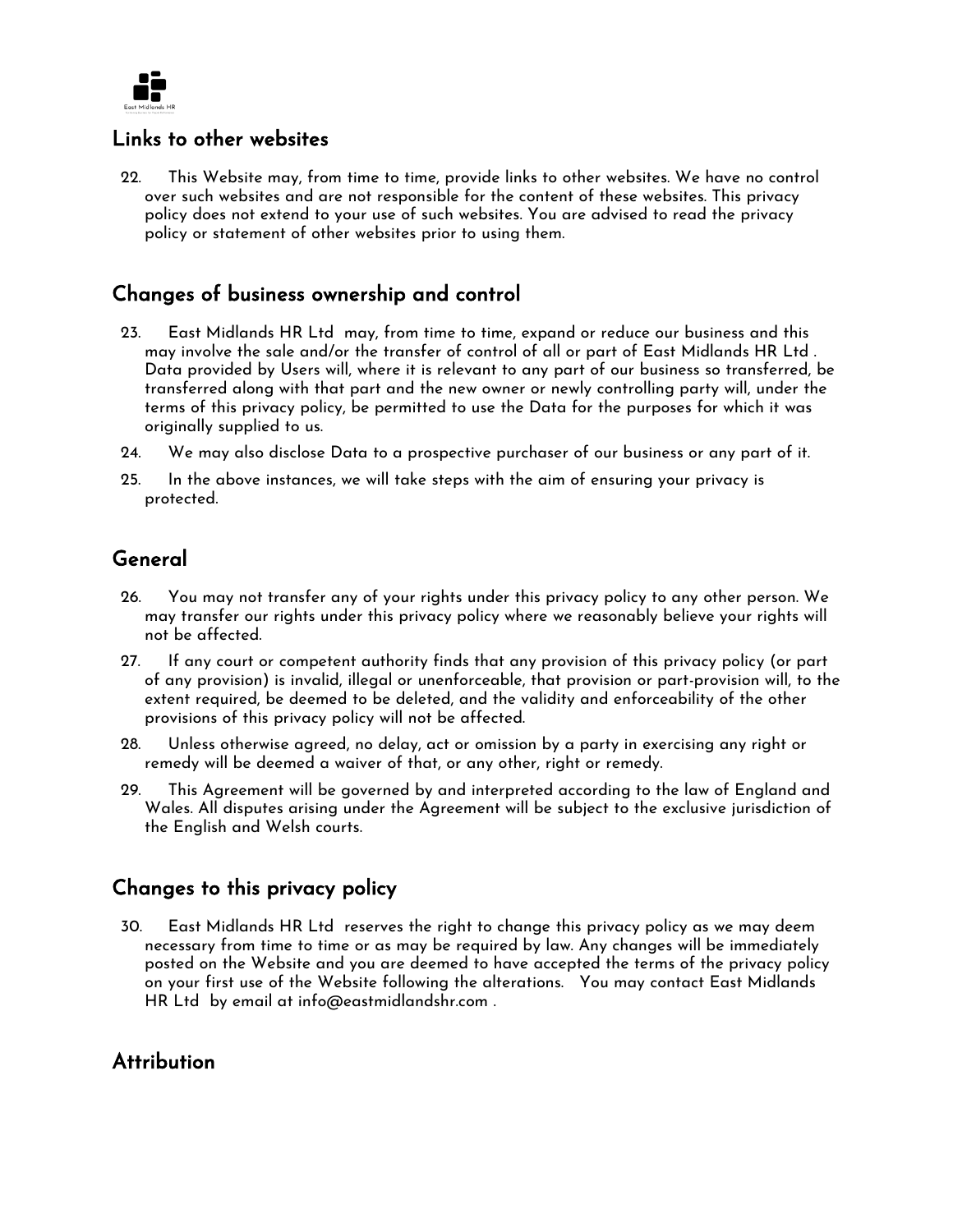

31. This privacy policy was created using a document from <u>Rocket</u> <u>[Lawyer](https://www.rocketlawyer.com/gb/en/)</u> (https://www.rocketlawyer.com/gb/en). 08 June 2020